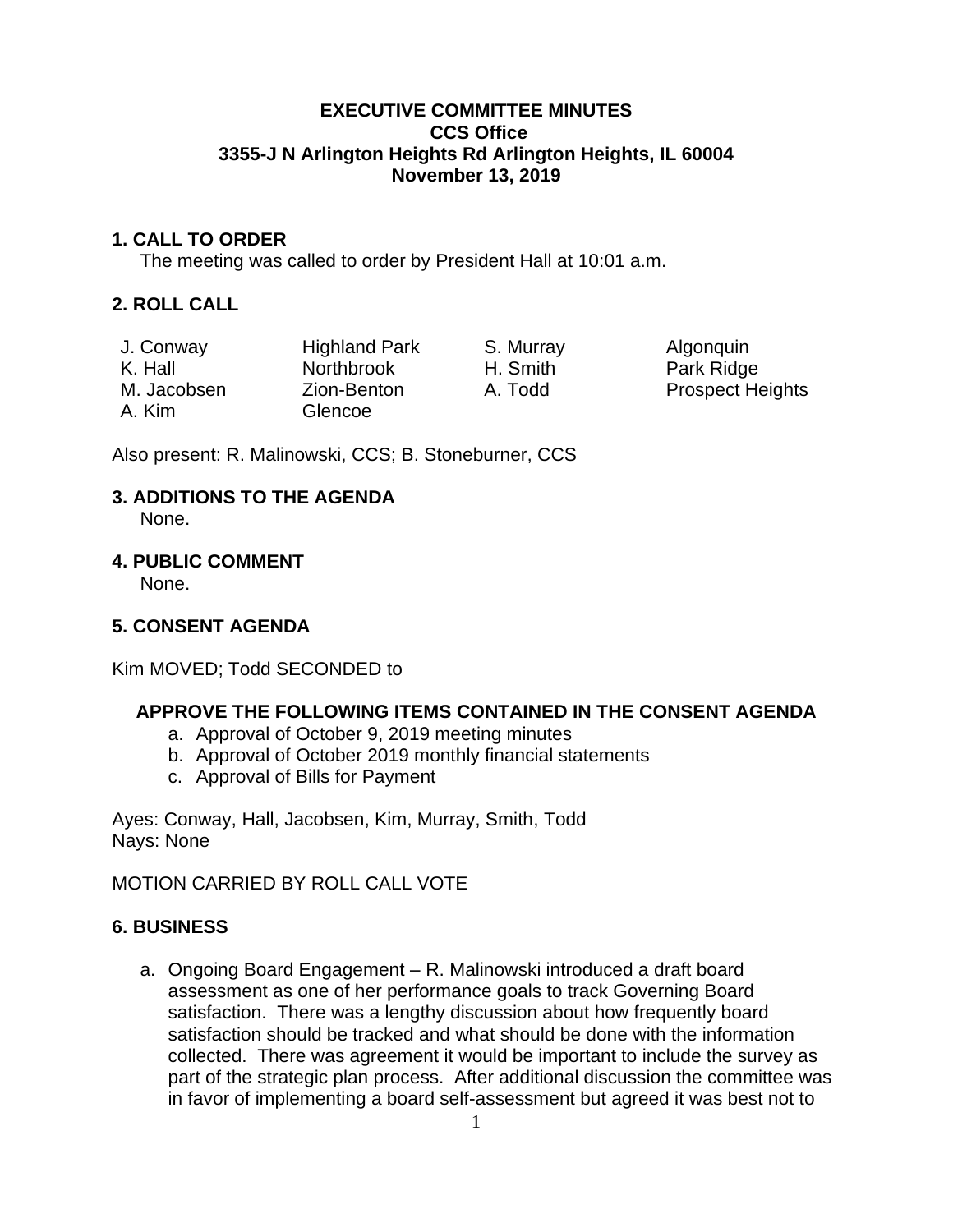establish a schedule at this time. R. Malinowski will continue to work on drafting the survey to use with the next strategic plan. S. Murray suggested adding language to ask members whether they feel they receive adequate information in advance of meetings to be informed and prepared.

- b. New and Prospective Members
	- i. Indian Trails went live on Polaris on October 21 and libraries were able to be back online earlier than anticipated. The Executive Committee provided positive feedback on the project and agreed it was helpful to be back online a day early, the communication was stellar throughout the project and the onboarding was a seamless process.
	- ii. Other Inquiries Palatine Public Library will be on the Governing Board agenda to vote at the November meeting. Grayslake Area Public Library requested information on membership. R. Malinowski provided preliminary information and has received an additional request for a more detailed quote. R. Malinowski has not heard back from Fox Lake Public Library or Fox River Grove Memorial Library after submitting preliminary information as requested by the libraries.
- c. Polaris News
	- i. Fines Free Information R. Malinowski provided information on fines free setup in the packet and will also include in the November Governing Board packet. There was a discussion about which libraries have gone fines free and there was agreement that it would be helpful to ask at Governing Board where other libraries are in their consideration of going fines free. Algonquin and Zion-Benton will also share their fines free experience at Governing Board.
	- ii. Hold Slip Printing/Patron Privacy At the November Database Management Committee meeting, the committee agreed there should be a limit on the number of digits included on hold slips to protect patron privacy but did not come to a consensus on what the limit should be. After a lengthy discussion about the current practice at libraries and the benefits of standardization across CCS, the Executive Committee agreed there should be standardized hold slip printing within CCS but will look to the Circ/ILL Advisory Group to make a recommendation using input from the Database Management Committee.

Murray MOVED; Kim SECONDED to

**RECOMMEND TO GOVERNING BOARD THAT CCS STANDARDIZE THE HOLD SLIP PRINTING AND ASK THE CIRCULATION/ILL ADVISORY GROUP TO MAKE THE DETERMINATION BASED ON INPUT FROM DATABASE MANAGEMENT COMMITTEE ON WHAT THE ACTUAL STANDARDIZATION SHOULD BE.**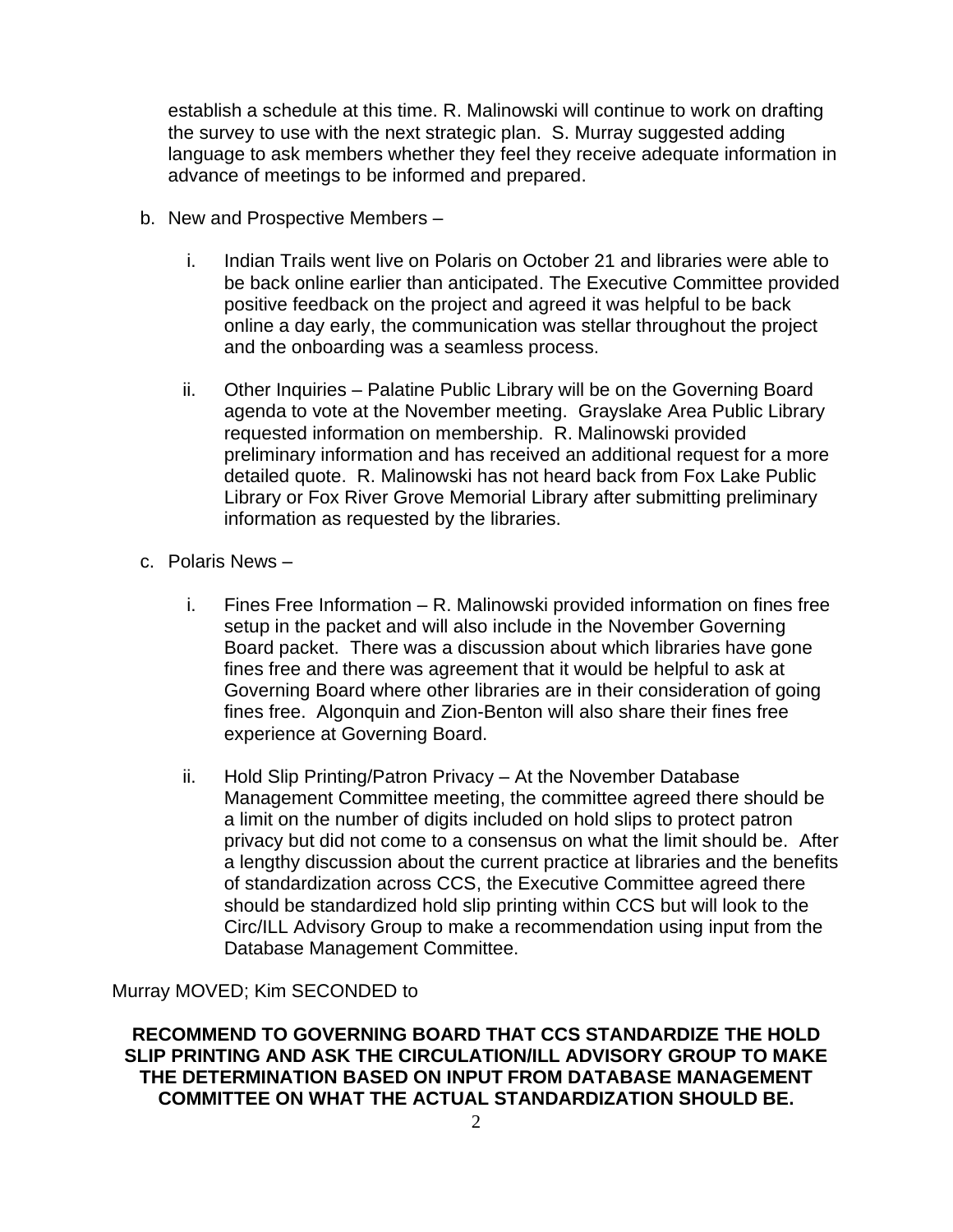## MOTION CARRIED BY UNANIMOUS VOICE VOTE

- d. Ongoing CCS Projects President Hall asked the committee if there were any questions on the information included in the packet. There were no questions.
- e. Semi-annual review of closed session minutes

## **7. ADJOURN TO CLOSED SESSION**

Smith MOVED, Conway SECONDED to

### **MOVE INTO CLOSED SESSION AT 11:03 A.M. AS PURSUANT TO 5 ILCS 120/2 C (21) DISCUSSION OF MINUTES OF MEETINGS LAWFULLY CLOSED UNDER THIS ACT, WHETHER FOR PURPOSES OF APPROVAL BY THE BODY OF THE MINUTES OR SEMI-ANNUAL REVIEW OF THE MINUTES AS MANDATED BY SECTION 2.06.**

Ayes: Conway, Hall, Jacobsen, Kim, Murray, Smith, Todd Nays: None

MOTION CARRIED BY ROLL CALL VOTE

## **8. RECONVENE OPEN SESSION**

The Committee returned to open session at 11:17 a.m. to make determinations about written minutes and recordings of closed sessions

Todd MOVED, Murray SECONDED to

### **APPROVE THE MINUTES OF MAY 1, 2019.**

MOTION CARRIED BY UNANIMOUS VOICE VOTE

Todd MOVED, Conway SECONDED to

### **RELEASE THE MINUTES OF APRIL 10, 2019 AND MAY 1, 2019 AND KEEP CLOSED THE MINUTES OF OCTOBER 18, 2017 AND NOVEMBER 8, 2017.**

MOTION CARRIED BY UNANIMOUS VOICE VOTE

Todd MOVED, Conway SECONDED to

### **DESTROY THE VERBATIM RECORDINGS OF CLOSED SESSION MINUTES FROM NOVEMBER 8, 2017 AND MAY 9, 2018.**

MOTION CARRIED BY UNANIMOUS VOICE VOTE